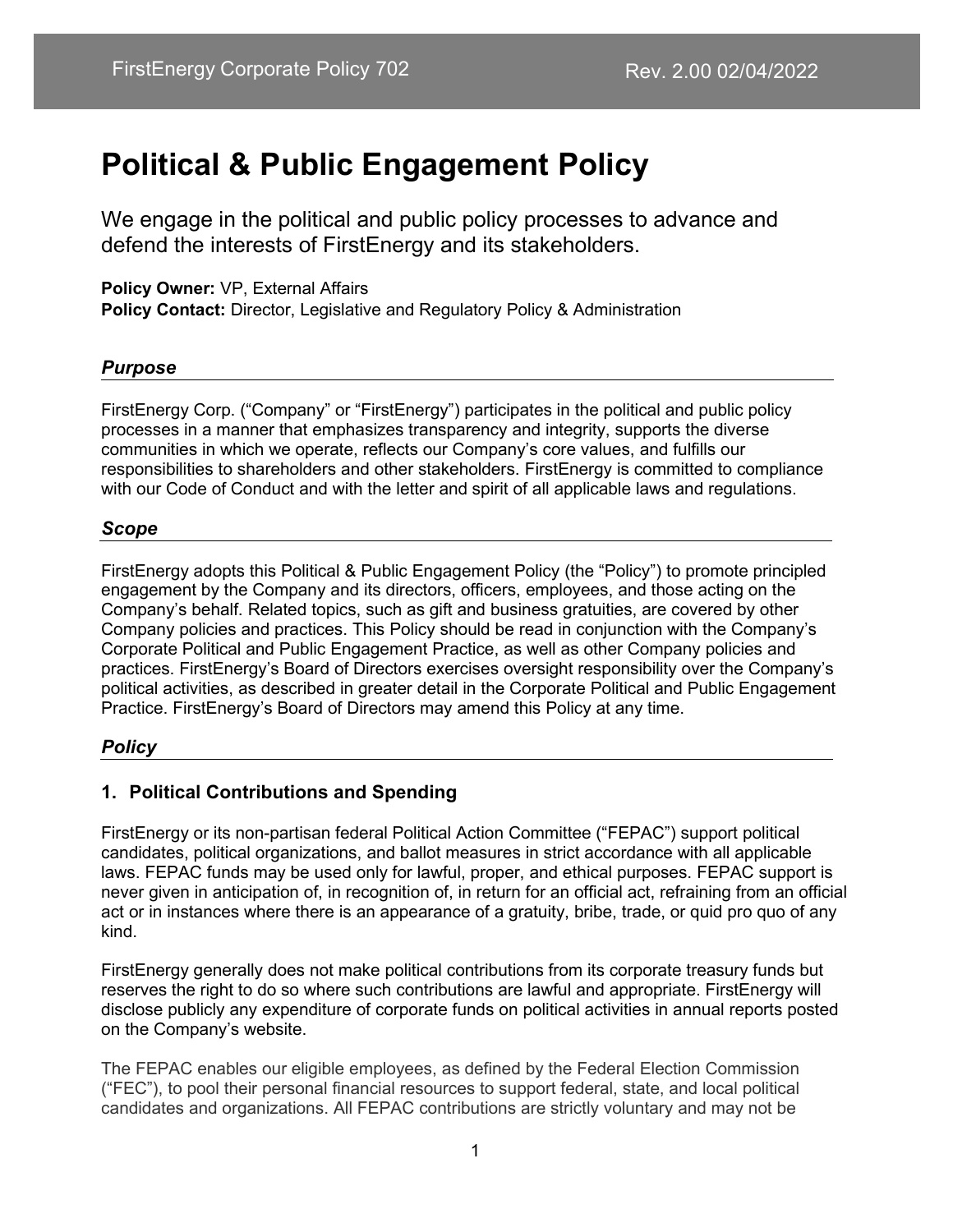coerced or reimbursed in any way. Further, the Company respects an employee's decision to not contribute to a political campaign.

The FEPAC supports political candidates and organizations committed to free enterprise and good government, where permitted. FEPAC has a general preference of making political contributions to a candidate directly<sup>[1](#page-1-0)</sup>.

FEPAC will support a candidate when doing so is in the best interest of the Company and its stakeholders. Political candidates and organizations are evaluated for support based solely on the Company's interests and not those of any individual officer, director, employee, or agent.

Each political contribution or expenditure made by the Company or the FEPAC is subject to a thorough, regularly updated review process, as described in the Company's Corporate Political and Public Engagement Practice. All FEPAC contributions and expenditures are disclosed as required on the website of the FEC [\(www.fec.gov\)](http://www.fec.gov/). All corporate political contributions and expenditures are publicly disclosed on the Company's website on a quarterly basis at [https://firstenergycorp.com/investor/corporate\\_governance/responsibility/corporate\\_political\\_activit](https://firstenergycorp.com/investor/corporate_governance/responsibility/corporate_political_activity_policy.html) [y\\_policy.html](https://firstenergycorp.com/investor/corporate_governance/responsibility/corporate_political_activity_policy.html) and at [https://firstenergycorp.com/investor/corporate\\_governance/responsibility.html.](https://firstenergycorp.com/investor/corporate_governance/responsibility.html)

FirstEnergy employees have also established a New Jersey state political committee called JCP&L PAC, which makes contributions as described in the Corporate Political and Public Engagement Practice.

## **2. Support of Trade Associations and Social Welfare Organizations**

FirstEnergy participates in trade associations and other industry groups, which allow the Company to work collaboratively with industry peers to address key public policy issues. FirstEnergy pays dues to these groups and regularly reviews the Company's memberships to assess their alignment with the Company's values and priorities. The Company typically does not make additional, nondues contributions to support trade and industry groups' political activities. FirstEnergy posts information regarding its support of trade and industry groups on the Company's website [https://firstenergycorp.com/investor/corporate\\_governance/responsibility/corporate\\_political\\_activit](https://firstenergycorp.com/investor/corporate_governance/responsibility/corporate_political_activity_policy.html) [y\\_policy.html](https://firstenergycorp.com/investor/corporate_governance/responsibility/corporate_political_activity_policy.html) and at [https://firstenergycorp.com/investor/corporate\\_governance/responsibility.html.](https://firstenergycorp.com/investor/corporate_governance/responsibility.html)

FirstEnergy may also donate to 501(c)(4) social welfare organizations under limited circumstances, subject to a thorough, regularly updated review process, as described in the Company's Corporate Political and Public Engagement Practice. FirstEnergy posts information regarding its support of 501(c)(4) social welfare organizations on the Company's website on a quarterly basis at [https://firstenergycorp.com/investor/corporate\\_governance/responsibility.html.](https://firstenergycorp.com/investor/corporate_governance/responsibility.html)

## **3. Communicating with Government Officials**

FirstEnergy endeavors to maintain a healthy and transparent relationship with governmental bodies by communicating its views and positions to elected officials and policymakers. Federal, state, and local laws highly regulate lobbying activity on behalf of Company interests. Employees may communicate with government officials only in accordance with the Company's Corporate Political and Public Engagement Practice. The Company will disclose contacts, preparations, and expenses related to interactions with public officials as prescribed by law. FirstEnergy and its registered lobbyists file regular reports with the U.S. Congress related to the Company's federal

<span id="page-1-0"></span><sup>&</sup>lt;sup>1</sup> FirstEnergy has adopted the CPA-Wharton Zicklin Model Code of Conduct for Corporate Political Spending.